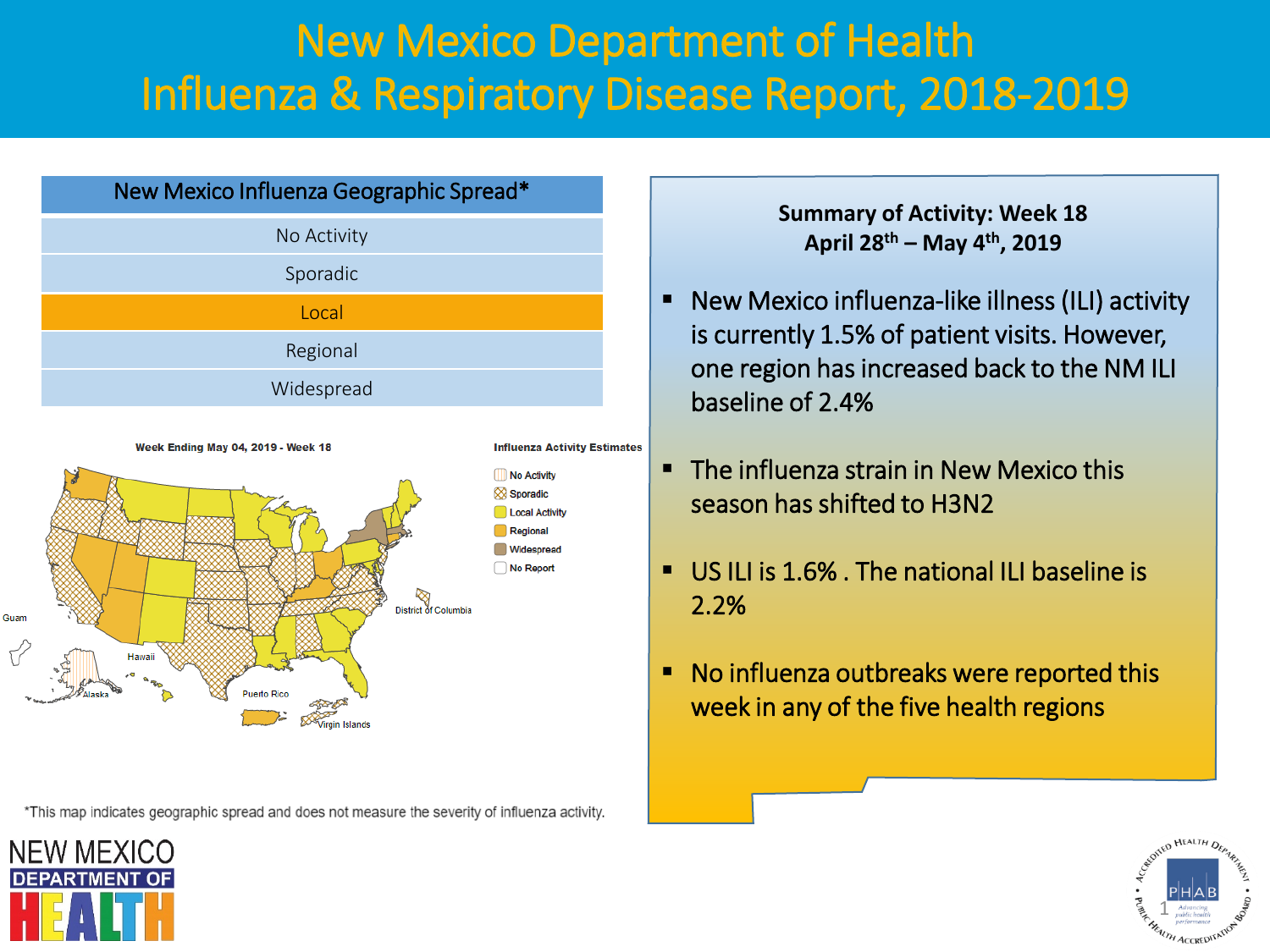# Influenza-Like Illness (ILI) Activity, 2014 to Present

New Mexico Department of Health (NMDOH) is collaborating with 20 ILI sentinel sites and 30 syndromic surveillance sites\* for the 2018-2019 season. Sites report weekly on the number of patients that present to their facility with influenza-like illness (ILI). That number is then divided by the total number of patients seen for any reason, resulting in percent of ILI activity. ILI is defined as fever of greater than or equal to 100° F and cough and/or sore throat without a known cause other than influenza.



### **New Mexico and U.S. ILI Activity, 2014 to Present**

 $*$  See appendix for reporting sites  $2$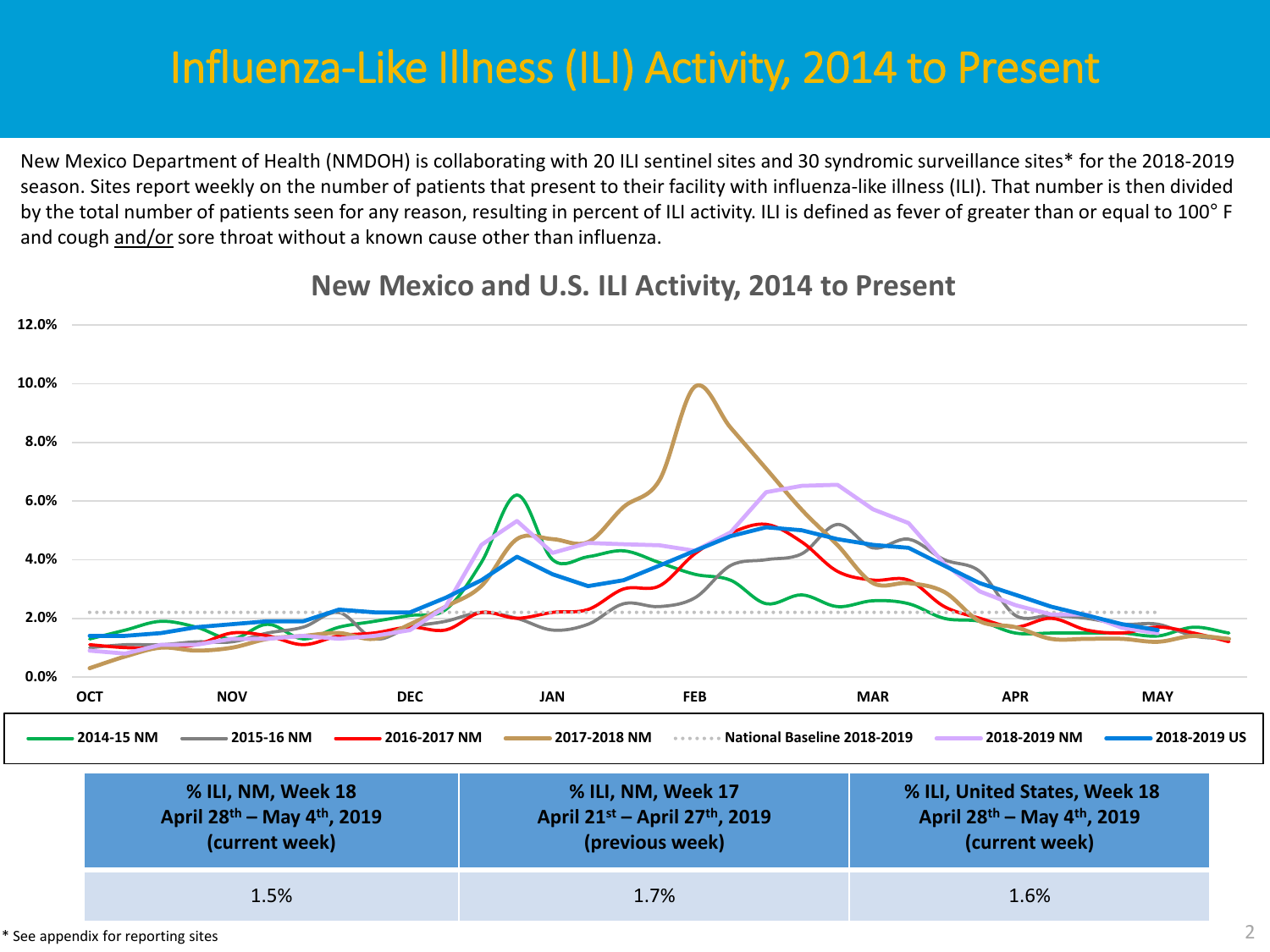## Regional Influenza-Like Illness (ILI) Activity, 2018-2019



| <b>Region</b> | <b>This Week</b> | <b>Last Week</b> | <b>Outbreaks</b> | +PCR testing<br>at SLD |
|---------------|------------------|------------------|------------------|------------------------|
| <b>NW</b>     | 1.3%             | 1.2%             | No               | 0                      |
| <b>NE</b>     | 1.8%             | 2.3%             | <b>No</b>        | 1                      |
| <b>Metro</b>  | 1.4%             | 1.6%             | <b>No</b>        | 1                      |
| <b>SW</b>     | 2.4%             | 1.8%             | <b>No</b>        | 0                      |
| <b>SE</b>     | 1.4%             | 1.8%             | <b>No</b>        | 0                      |



**Outbreak:** An influenza outbreak is defined as at least two cases of ILI in a specific area with at least one laboratory confirmed case.

**PCR Testing:** Polymerase Chain Reaction (PCR) tests can identify the presence of influenza viral RNA in respiratory specimens. PCR testing is performed at various laboratories across New Mexico.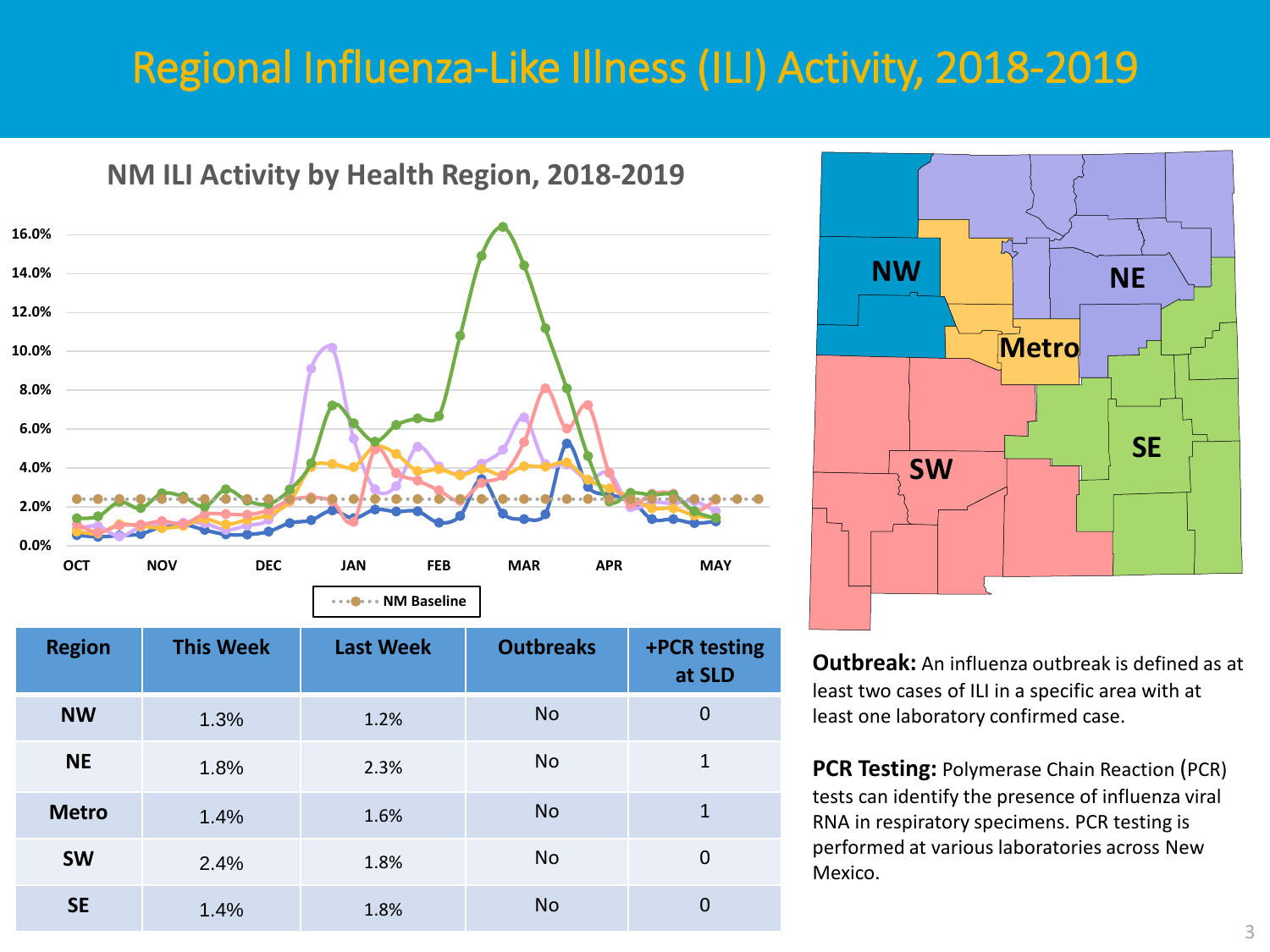## Laboratory Data & Virologic Surveillance, 2018-2019



\* Lag in reporting for some sites. Results will be updated next week.

\*\* Pie chart data and bar graph data are populated from two separate sources. Therefore, not equivalent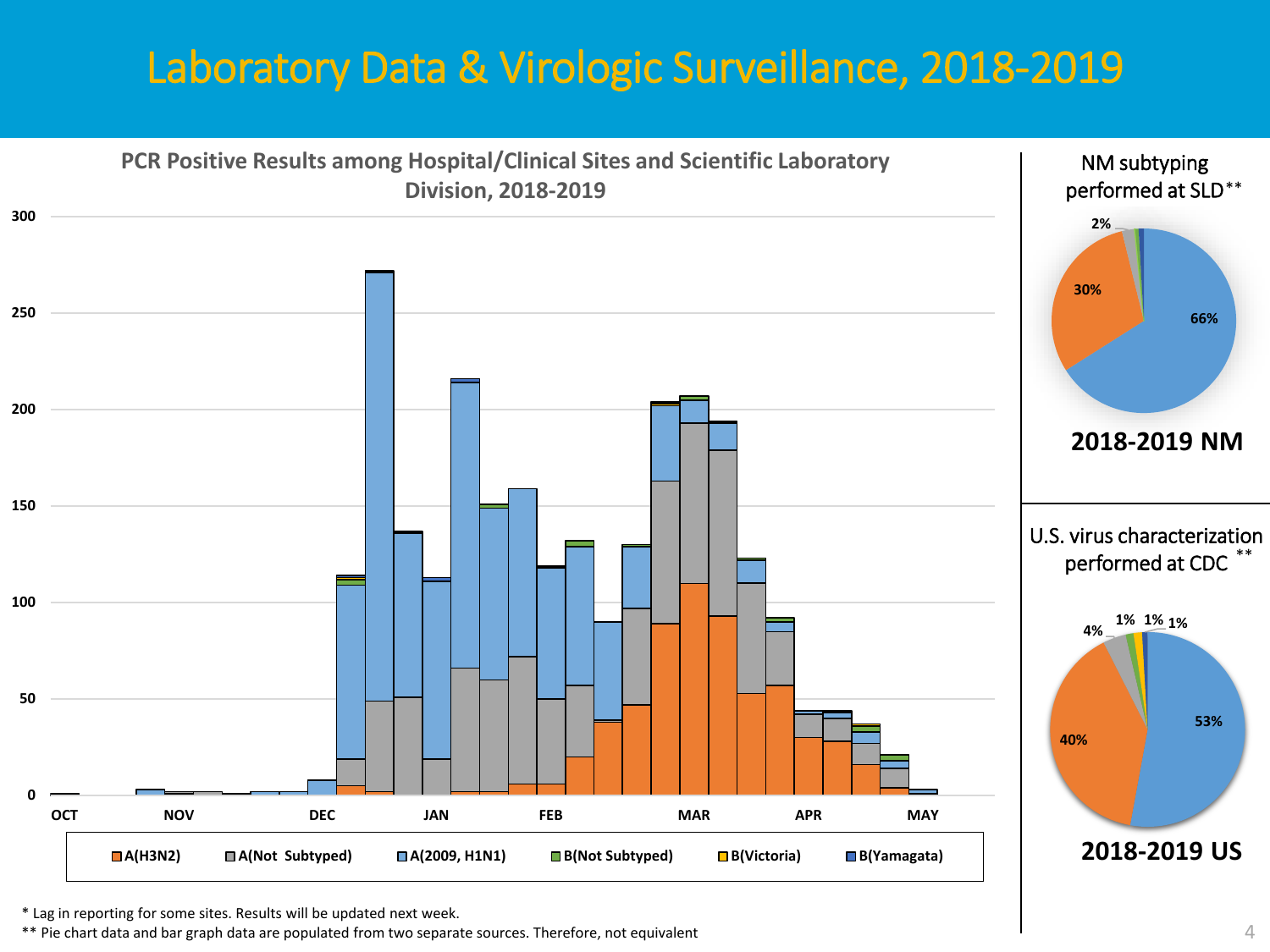## Influenza Hospitalizations – New Mexico, 2018-2019



### Pneumonia and Influenza (P & I) Deaths, NM, 2015-2019\*

| <b>Season</b> | <b>Pneumonia (P)</b><br><b>Deaths</b> | Adult Influenza (I)<br><b>Deaths</b> | <b>Pediatric Influenza</b><br><b>Deaths</b> | Total P & I<br><b>Deaths</b> |
|---------------|---------------------------------------|--------------------------------------|---------------------------------------------|------------------------------|
| 2018-2019     | 142                                   | 48                                   |                                             | 191                          |
| 2017-2018     | 222                                   | 67                                   |                                             | 284                          |
| 2016-2017     | 195                                   | 27                                   | 0                                           | 222                          |
| 2015-2016     | 159                                   | 30                                   |                                             | 190                          |

**Pneumonia death:** Is defined as having a cause of death that is related to pneumonia & influenza (P & I) not including: aspiration pneumonia, pneumonitis, or pneumococcal meningitis.

**Influenza death:** Is defined as having a cause of death that is related to pneumonia & influenza (P & I) not including: parainfluenzae or Haemophilus*influenzae*. 5

\* Death data is delayed up to 8 weeks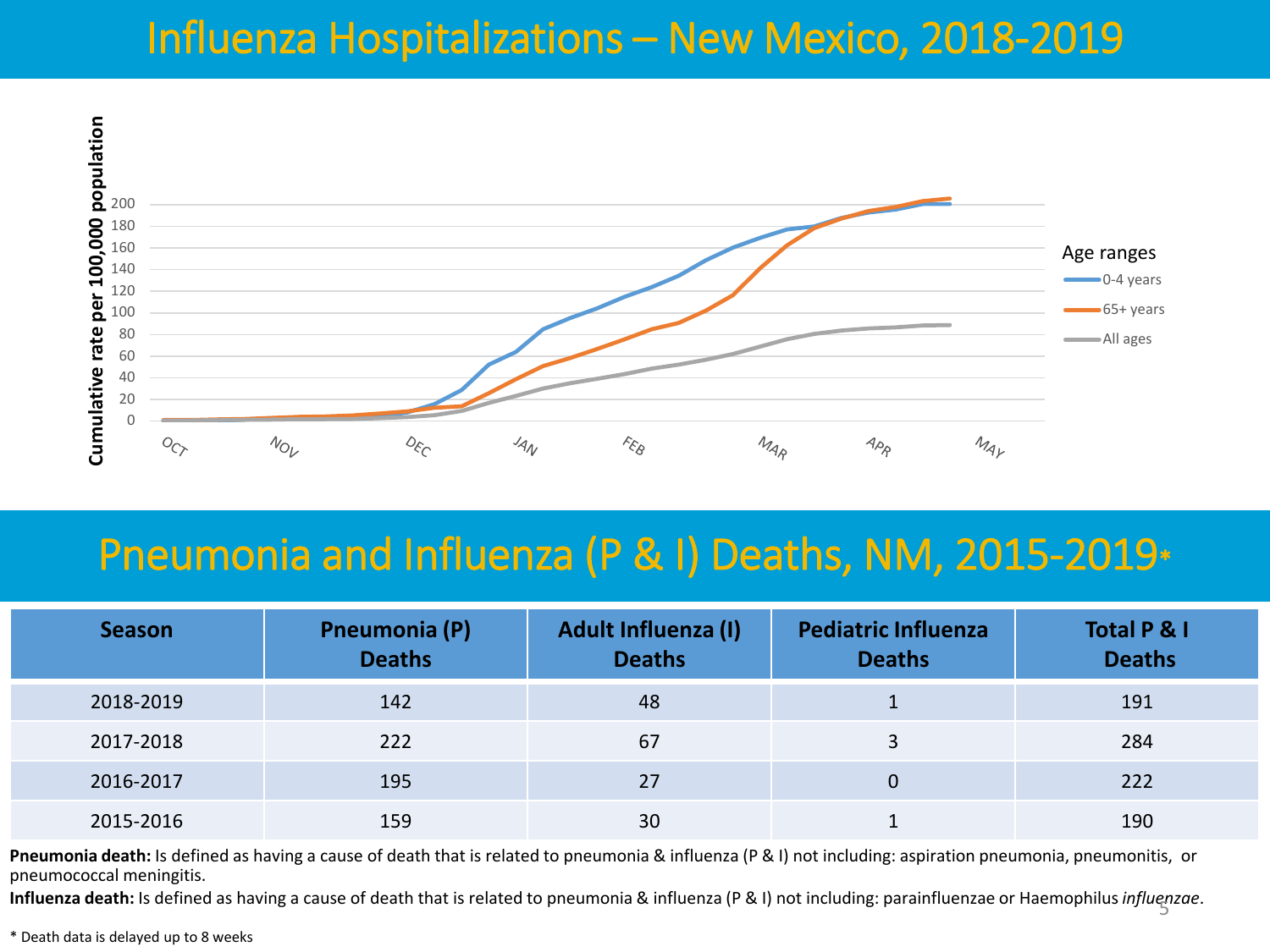## Influenza Vaccination Information

### Still Need to Get Your Flu Shot?

HealthMap Vaccine Finder:

<http://vaccine.healthmap.org/>

Or

Contact your Primary Care Provider (PCP) or a local public health office (LPHO) near you:

<https://nmhealth.org/location/public/>

![](_page_5_Figure_7.jpeg)

"Influenza is a serious disease that can lead to hospitalization and sometimes even death. Every flu season is different, and influenza infection can affect people differently, but millions of people get the flu every year, hundreds of thousands of people are hospitalized and thousands or tens of thousands of people die from flu-related causes every year. Even healthy people can get very sick from the flu and spread it to others. Flu-related hospitalizations since 2010 ranged from 140,000 to 710,000, while flu-related deaths are estimated to have ranged from 12,000 to 56,000. During flu season, flu viruses circulate at higher levels in the U.S. population in the United States can begin as early as October and last as late as May. An annual seasonal flu vaccine is the best way to reduce your risk of getting sick with seasonal flu and spreading it to others. When more people get vaccinated against the flu, less flu can spread through that community."

-Centers for Disease Control and Prevention

### For Additional Vaccine Information/resources:

FluVaxView:

<https://www.cdc.gov/flu/fluvaxview/index.htm>

Seasonal Influenza Vaccination Resources for Health Professionals:

<https://www.cdc.gov/flu/professionals/vaccination/index.htm>

Misconceptions about Flu Vaccines:

<https://www.cdc.gov/flu/about/qa/misconceptions.htm> 6